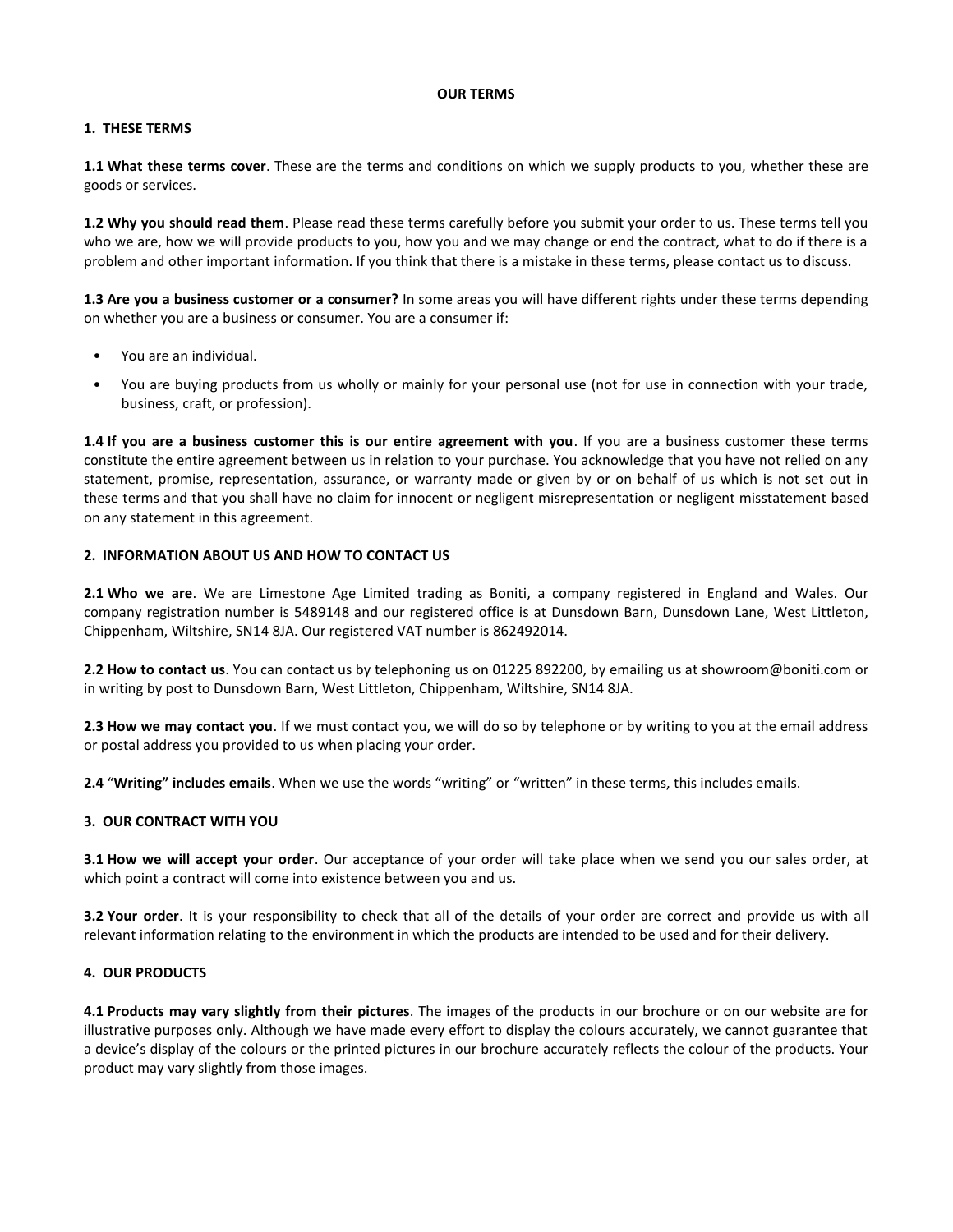#### **4.2 Stone and timber products.**

- (a) Samples are for illustrative purposes only. Due to the nature of natural stone and natural timber products, colours can and do vary from batch to batch and we cannot guarantee colour and shades.
- (b) Natural products are expected to change over time due to exposure to light and air. We will advise you of what to expect prior to purchase. Fumed oak boards will mellow in tone and external stones will bleach and wear. Unfinished oak will oxidise over time, and internal stone will darken. This is to be expected, and we cannot accept liability for this.
- (c) Due to the nature of natural stone and timber products, varied colour and marking is to be expected. Stone can feature fissures, lightening veins, and fossils. Timber can feature sap wood, medullar rays, surface markings and tonal variation.
- (d) For further information and advice about these products, please see attached, or request our leaflet "Other Information".
- (e) It is your responsibility to contact us with any queries regarding the fitting and installation of the product.

**4.3 Making sure your measurements are accurate.** It is important to check your measurements carefully. Your order should always include an additional 10% to allow for wastage to cover cutting, minor imperfections and breakage. Allow 15% wastage on parquet and herringbone timber orders or stones that are laid on the diamond. If you do not order enough, any subsequent products you order (due to them being a naturally occurring product) may not be exactly the same as the original product, and may incur an additional delivery charge.

# **5. PROVIDING THE PRODUCTS**

**5.1 Delivery costs**. The costs of delivery will be as told to you during the order process. Normally, you will specify a specific date for your delivery when you place your order, but we do offer an economy service which allows for deliveries to be made any time within a 3 day time frame.

**5.2 When we will provide the products**. During the order process we will let you know when the products are available and when they will be delivered.

# **5.3 Delivery information**.

- (a) We strongly advise that you arrange for delivery on site at least two weeks prior to fitting to give you a buffer in case of delivery delays or any issues outside our control.
- (b) Please check your delivery on arrival and note any breakages or shortages on the driver`s paperwork.
- (c) If the goods shown to be damaged on delivery, or if there are any shortages, we will bear the cost of re-delivery and replacement goods, subject to evidence (such as a photograph) being provided of any damage. Due to the nature of the product and the nature of deliveries, you can expect some minor damage (i.e. small chips to edges of stone) which will not be regarded as faulty products.
- (d) It is important to note that the driver will have come from your local depot, so it is unlikely that he will have personally collected your order from us or have any specific knowledge of the product. Each consignment of stone, timber or tiles will be packed within a wooden case and may weigh up to 1 tonne in weight. The driver will ask you to sign for receipt of the pallet.
- (e) The haulier will only deliver to the nearest practical point of access to your property from the road.
- (f) When required a tail lift or crane lift vehicle can be used for deliveries. The tail lift can only drop on to hard surfaces on level floors, i.e. concrete and not, for example, on gravel drives.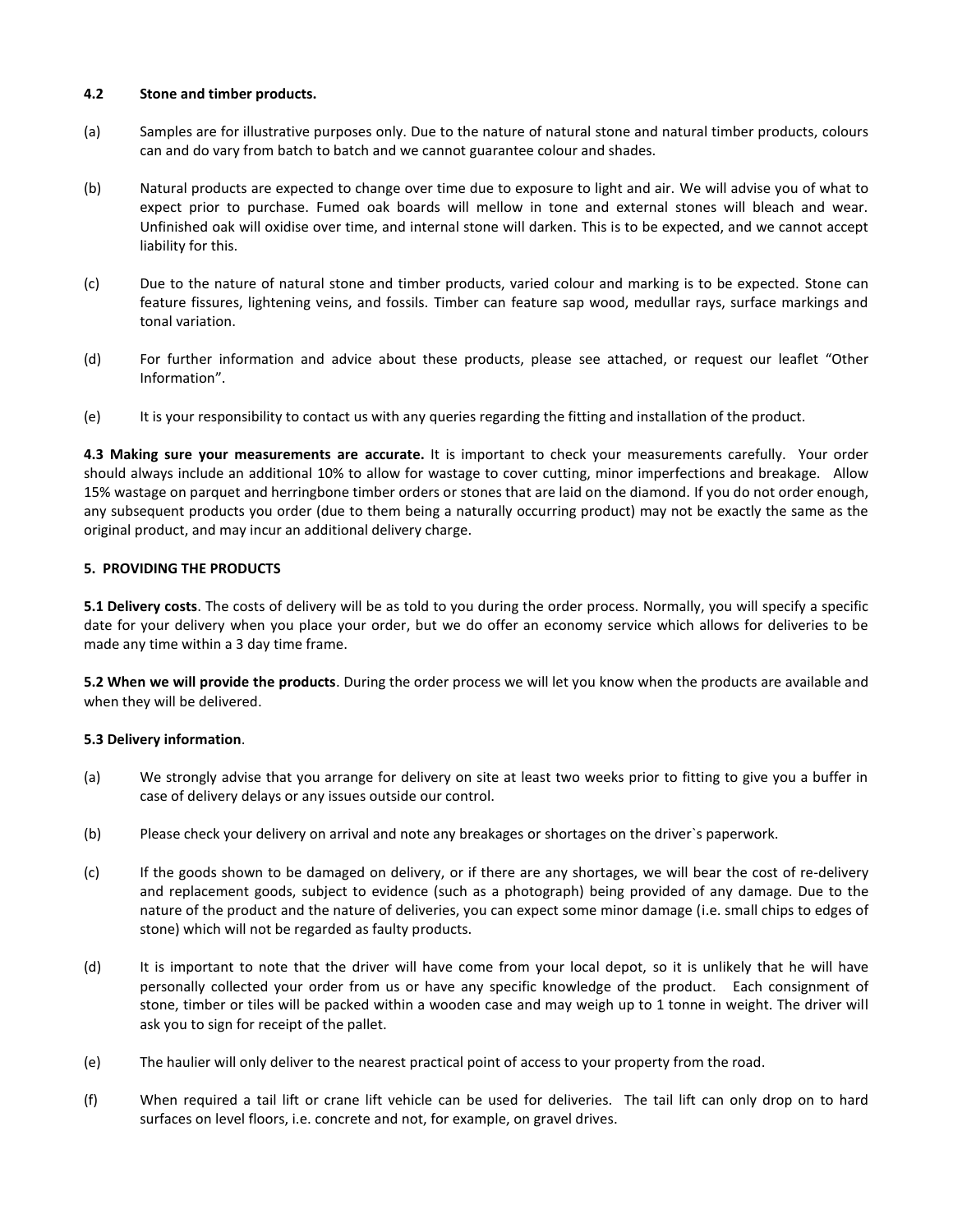- (g) The lorry will also carry a small manual pump truck with which to manoeuvre pallets from the lorry's tail lift to the ground. If there is help on site and the ground is firm and level the driver may be able to move the pallets a short distance to a convenient storage space. If not he will leave them at the nearest possible accessible point of access.
- (h) Stone tiles need to dry out and be cleaned fully prior to installation. This may take several days in a warm environment. We will not be held in any way responsible for the layout, shade variation, pattern and quality of fitting of the stones or marking, staining and breakages of stones after fitting. This is the responsibilty of the tiler/builder. Any fixing advice given by us is in good faith and must only be used as a guide. We recommend that you take advice from professional fitters.
- (i) Timber deliveries must be taken immediately indoors into a controlled environment. Our timber is kiln dried and will pick up moisture if left outside or in damp conditions. This may affect the boards and we hold no responsility for this. We advise all timber to arrive on site at least a week prior to fitting to allow acclimatisation. Often our timber boards are over 2 m long and will arrive in a bundle and it is your responsibilty to have the facilities for transporting from curbside to inside the property.

**5.4 We are not responsible for delays outside our control**. If our supply of the products is delayed by an event outside our control, then we will contact you as soon as possible to let you know and we will take steps to minimise the effect of the delay. Provided we do this we will not be liable for delays caused by the event, but if there is a risk of substantial delay you may contact us to end the contract and receive a refund for any products you have paid for but not received.

**5.5 Collection by you**. You may collect the products from us only by prior arrangement and only in a suitable vehicle which may need to be fork lift loadable. If you arrange transportation of products it is at your own risk both as to the products and the vehicle.

**5.6 If you are not at home when the products are delivered**. If you are unavailable on the day of delivery, we would strongly advise arranging delivery dates to coincide with builders / fitters being present on site who can help oversee the drop off or move the stone to a suitable place if required. Pallets will be off-loaded at the nearest accessible point to the delivery address at the discretion of the driver, which may be the kerbside. The driver is not obliged to move the products. If there is no-one to sign for the products and take delivery or access problems which we were not informed about, you will be liable for re-delivery charges.

**5.7 If you do not re-arrange delivery**. If you do not collect the products from us as arranged or if, after a failed delivery to you, you do not re-arrange delivery or collection, we will contact you for further instructions and may charge you for storage costs and any further delivery costs. If, despite our reasonable efforts, we are unable to contact you or re-arrange delivery or collection we may end the contract and Clause 7.2 will apply.

**5.8 If you do not allow us access to provide services**. If you do not allow us access to your property to perform the services as arranged (and you do not have a good reason for this), we may charge you additional costs incurred by us as a result. If, despite our reasonable efforts, we are unable to contact you or re-arrange access to your property, we may end the contract and Clause 7.2 will apply.

**5.9 When you become responsible for the goods**. A product which is goods will be your responsibility from the time we deliver the product to the address you gave us or you or a carrier organised by you collect it from us.

**5.10 When you own goods**. You own a product which is goods once we have received payment in full.

**5.11 What will happen if you do not give required information to us**. It is your responsibility to inform us when placing your order of any access limitations for delivery so a suitable vehicle can be used, otherwise the goods may be retained by the driver and you will be responsible for any redelivery or storage charges. We will not be responsible for supplying the products late or not supplying any part of them if this is caused by you not giving us the information we need.

**5.12 We may suspend supply of the products if you do not pay**. If you do not pay us for the products when you are supposed to (see Clause 10.3) and you still do not make payment within 2 days of us reminding you that payment is due, we may suspend supply of the products until you have paid us the outstanding amounts. We will contact you to tell you we are suspending supply of the products. We will suspend the products where you dispute the unpaid invoice (see Clause 10.8).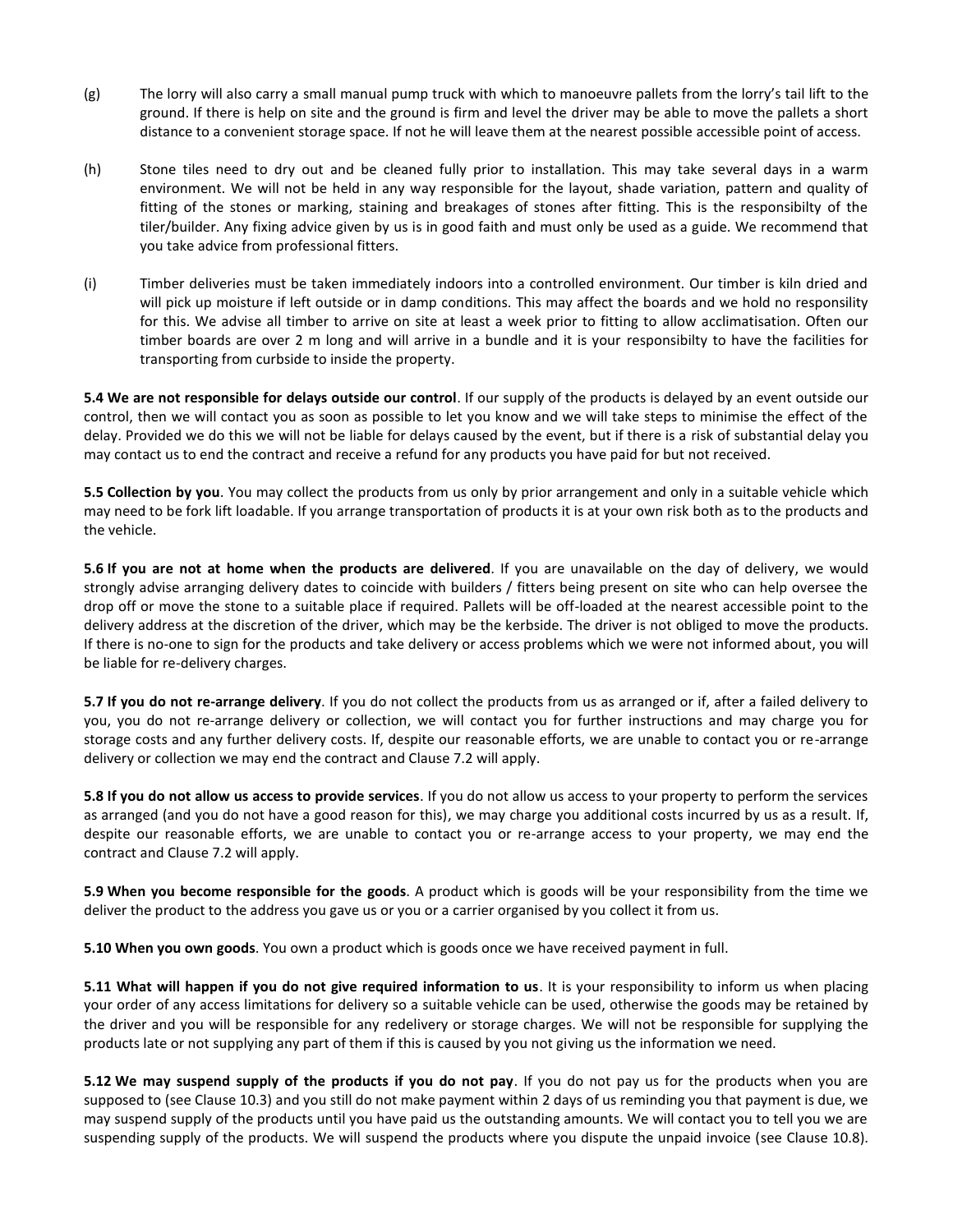We will not charge you for the products during the period for which they are suspended. As well as suspending the products we can also charge you interest on your overdue payments (see Clause 10.7).

# **6. YOUR RIGHTS TO END THE CONTRACT**

**6.1 What happens if you have a good reason for ending the contract**. If you are ending a contract for a reason set out at (a) to (c) below the contract will end immediately and we will refund you in full for any products which have not been provided or have not been provided properly and you may also be entitled to further compensation. The reasons are:

- (a) we have told you about an error in the price or description of the product you have ordered, and you do not wish to proceed;
- (b) there is a risk that supply of the products may be significantly delayed because of events outside our control; or
- (c) you have a legal right to end the contract because of something we have done wrong.

**6.2 What happens if you end the contract without a good reason**. If you are not ending the contract for one of the reasons set out in Clause 6.1, then the contract will end immediately and we will refund any sums paid by you for products not provided, but we may deduct from that refund reasonable compensation for the net costs we will incur as a result of your ending the contract, including administrative and shipping costs, restocking and cancellation fees.

**6.3 Returning products after ending the contract**. If you end the contract after products have been dispatched to you and (because we cannot recall them) they are delivered to you, you must return them to us or if they are not suitable for posting, allow us to collect them from you, in each case in the same condition as they were delivered to you. If you are ending the contract because we have told you of an error in pricing or description, a delay in delivery due to events outside our control or because you are exercising your legal rights to end the contract because of something we have done wrong, then we will pay the costs of return or collection. In all other circumstances, you must pay the costs of return or, if we are collecting the products from you, the direct cost to us of collection.

#### **7. OUR RIGHTS TO END THE CONTRACT**

**7.1 We may end the contract if you break it**. We may end the contract for a product at any time by writing to you if:

- (a) you do not make any payment to us when it is due, and you still do not make payment within 2 days of us reminding you that payment is due;
- (b) you do not, provide us with information that is necessary for us to provide the products, as stated in Clause 5.11.
- (c) you do not, within a reasonable time, allow us to deliver the products to you or collect them from us; or
- (d) you do not, within a reasonable time, allow us access to your premises to supply the services.

**7.2 You must compensate us if you break the contract**. If we end the contract in the situations set out in Clause 7.1, we will refund any money you have paid in advance for products we have not provided but we may deduct or charge you reasonable compensation for the net costs we will incur as a result of your breaking the contract**.**

#### **8. YOUR RIGHTS IN RESPECT OF DEFECTIVE PRODUCTS IF YOU ARE A CONSUMER**

**8.1 How to tell us about problems.** If you have any questions or complaints about the product, please contact us by telephone us on 01225 892200, email us at showroom@boniti.com or write to us by post at Dunsdown Barn, West Littleton, Chippenham, Wiltshire, SN14 8JA.

**8.2 Your legal rights.** If you are a consumer, we are under a legal duty to supply products that are in conformity with this contract. Nothing in these terms will affect your legal rights.

**8.3 Your obligation to return rejected products**. If you wish to exercise your legal rights to reject products you must either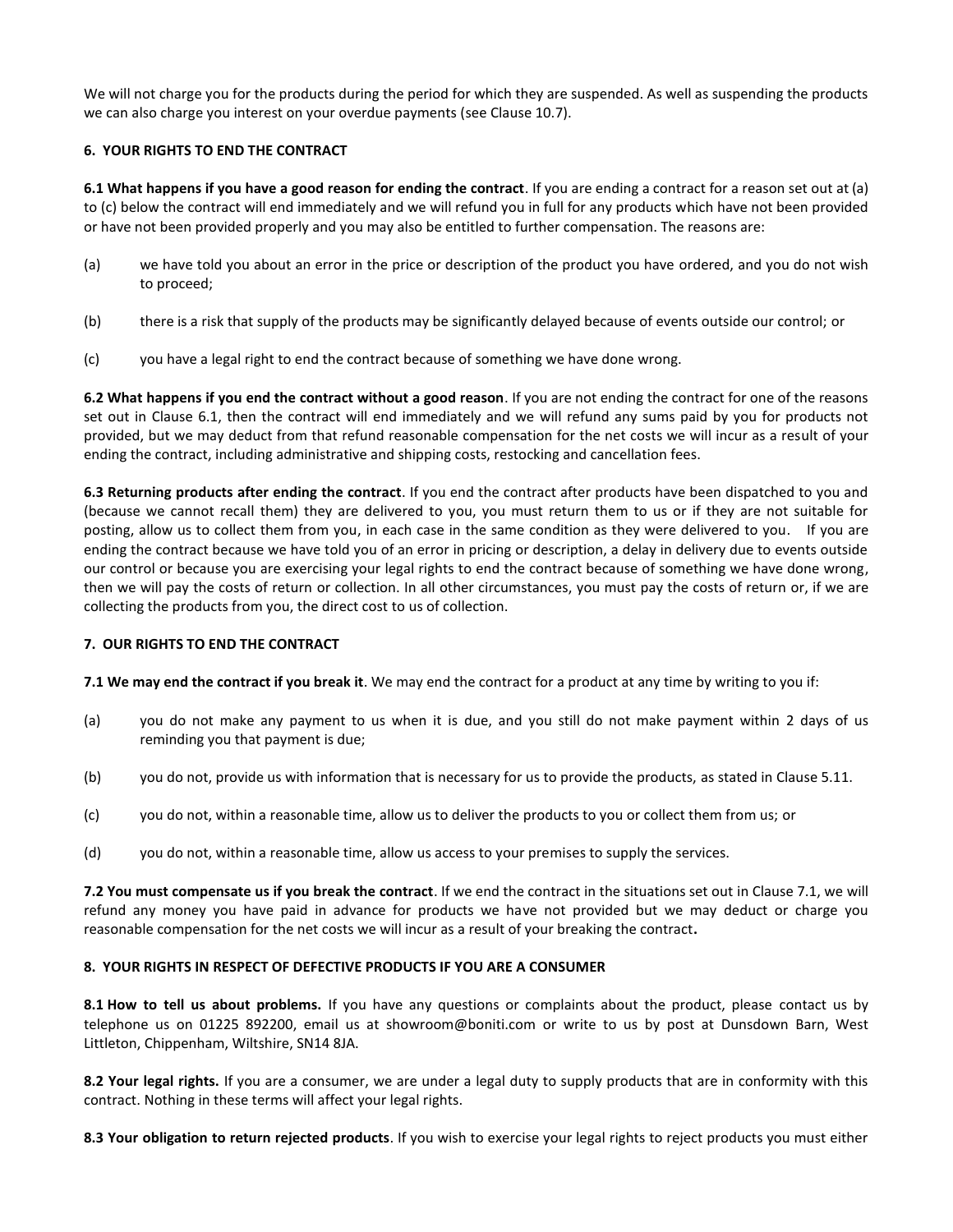return them in person to where you bought them, post them back to us or (if they are not suitable for posting) allow us to collect them from you. We will pay the costs of postage or collection.

## **9. YOUR RIGHTS IN RESPECT OF DEFECTIVE PRODUCTS IF YOU ARE A BUSINESS**

**9.1** We will not entertain claims for breakages or shortages that are reported more than two working days from receipt of delivery.

**9.2** When stone is delivered, you should inform us within 48 hours if you are unhappy with the quality. If you do not reject it within this time or if you have installed it, you will be deemed to have accepted it and we will have no liability to you.

**9.3** These terms shall apply to any repaired or replacement products supplied by us under Clause 5.3(b).

#### **10. PRICE AND PAYMENT**

**10.1 Where to find the price for the product**. The price of the product will be the price set out in our quotation which will also state whether it includes VAT. If you think VAT is payable at other than the standard rate, then it is your responsibility to provide us with evidence of this. All prices are quoted in pounds sterling. We take all reasonable care to ensure that the price of the product advised to you is correct. However please see Clause 10.4 for what happens if we discover an error in the price of the product you order.

**10.2 We will pass on changes in the rate of VAT**. If the rate of VAT changes between your order date and the date we supply the product, we will adjust the rate of VAT that you pay, unless you have already paid for the product in full before the change in the rate of VAT takes effect.

**10.3 Other charges in our prices.** We reserve the right to adjust prices with notice at any time prior to delivery/collection to reflect any increase in costs due to foreign exchange fluctuations, increases in freight costs or the cost of materials.

**10.4 What happens if we got the price wrong**. It is always possible that, despite our best efforts, some of the products we sell may be incorrectly priced. We will normally check prices before accepting your order so that, where the product's correct price at your order date is less than our stated price at your order date, we will charge the lower amount. If the product's correct price at your order date is higher than the price stated to you, we will contact you for your instructions before we accept your order. If we accept and process your order where a pricing error is obvious and unmistakeable and could reasonably have been recognised by you as a mispricing, we may end the contract, refund you any sums you have paid and require the return of any goods provided to you.

**10.5 When you must pay and how you must pay**. We accept payment by credit or debit card including Mastercard, Maestro, Visa, Visa Debit, Discover, Diners Club International, Union Pay and JCB. When you must pay depends on what product you are buying:

- **(a)** For **goods**, if delivery is required within 7 days, you must pay for the products in full on placing your order, and no delivery will be arranged until we are in receipt of cleared funds. If delivery is not required within 7 days, then a deposit will be payable as follows:
	- (i) if the price (excluding VAT) is less than  $£1,000$ , no deposit;
	- (ii) if the price is between  $£1,000$  and  $£4,999$ , 30% deposit;
	- (iii) if the price is £5,000 or more, 50% deposit; and
	- (iv) if the products are made to order, 50% deposit.
- **(b)** For **services**, you must pay each invoice upon completion.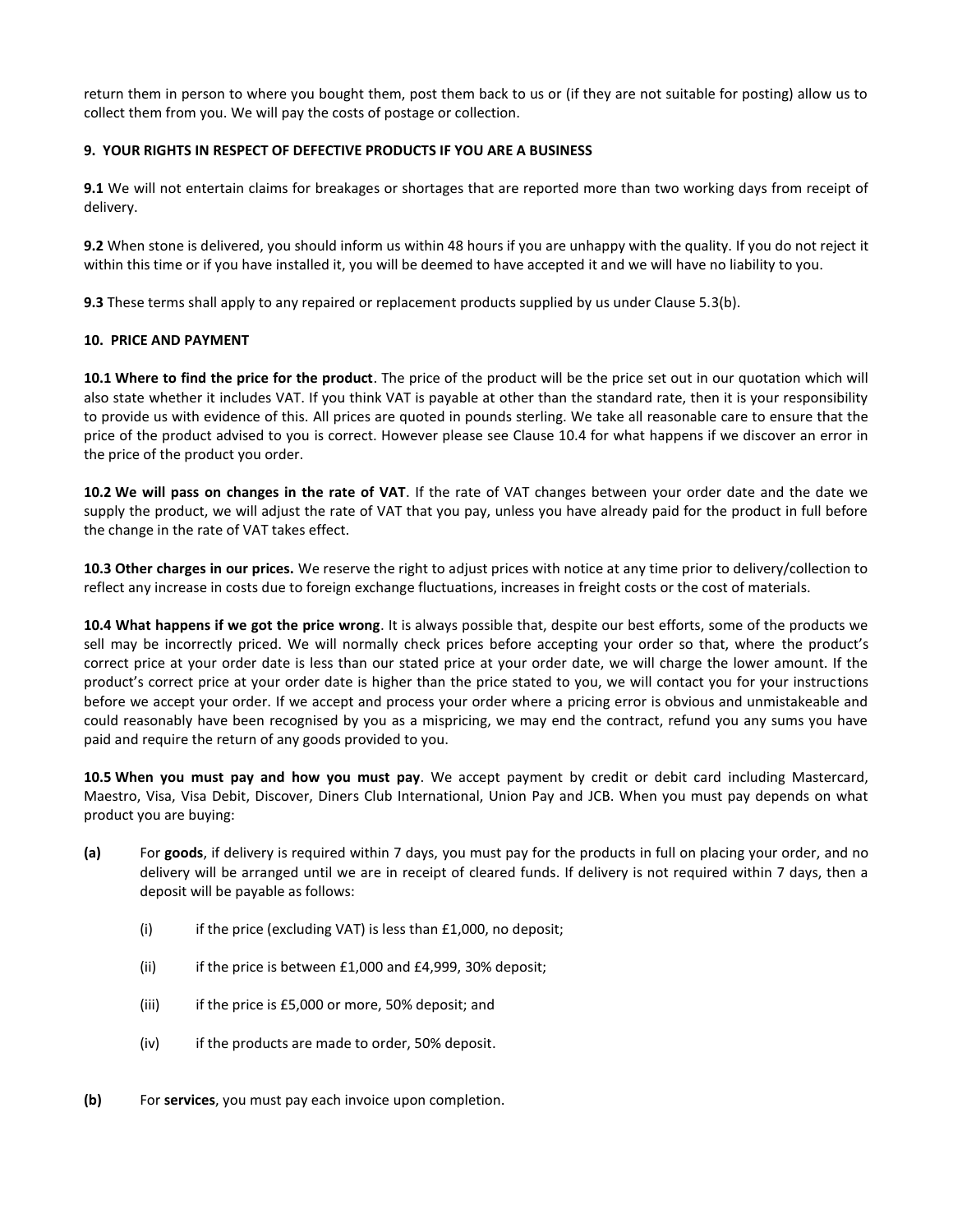**10.6 Right of Set-off if you are a business customer**. All amounts due under these terms must be paid in full without any set-off, counterclaim, deduction or withholding (other than any deduction or withholding of tax as required by law).

**10.7 We can charge interest if you pay late**. If you do not make any payment to us by the due date, we may charge interest to you on the overdue amount at the rate of 4% a year above the base lending rate of Royal Bank of Scotland. This interest shall accrue daily from the due date until the date of actual payment of the overdue amount, whether before or after judgment. You must pay us interest together with any overdue amount.

**10.8 What to do if you think an invoice is wrong**. If you think an invoice is wrong, please contact us promptly to let us know. You will not have to pay any interest until the dispute is resolved. Once the dispute is resolved we will charge you interest on correctly invoiced sums from the original due date.

# **11. OUR RESPONSIBILITY FOR LOSS OR DAMAGE SUFFERED BY YOU IF YOU ARE A CONSUMER**

**11.1 We are responsible to you for foreseeable loss and damage caused by us**. If we fail to comply with these terms, we are responsible for loss or damage you suffer that is a foreseeable result of our breaking this contract or our failing to use reasonable care and skill, but we are not responsible for any loss or damage that is not foreseeable. Loss or damage is foreseeable if either it is obvious that it will happen or if, at the time the contract was made, both we and you knew it might happen, for example, if you discussed it with us during the sales process.

**11.2 We do not exclude or limit in any way our liability to you where it would be unlawful to do so**. This includes liability for death or personal injury caused by our negligence or the negligence of our employees, agents or subcontractors; for fraud or fraudulent misrepresentation; for breach of your legal rights in relation to the products including the right to receive products which are: as described and match information we provided to you and any sample or model seen or examined by you; of satisfactory quality; fit for any particular purpose made known to us; supplied with reasonable skill and care and, where installed by us, correctly installed]; and for defective products under the Consumer Protection Act 1987

**11.3 When we are liable for damage to your property**. If we are providing services in your property, we will make good any damage to your property caused by us while doing so. However, we are not responsible for the cost of repairing any pre-existing faults or damage to your property that we discover while providing the services.

**11.4 We are not liable for business losses**. If you are a consumer we only supply the products for to you for domestic and private use. If you use the products for any commercial, business or re-sale purpose our liability to you will be limited as set out in Clause 12.

# **12. OUR RESPONSIBILITY FOR LOSS OR DAMAGE SUFFERED BY YOU IF YOU ARE A BUSINESS**

**12.1** Nothing in these terms shall limit or exclude our liability for:

- (a) death or personal injury caused by our negligence, or the negligence of our employees, agents, or subcontractors (as applicable);
- (b) fraud or fraudulent misrepresentation;
- (c) breach of the terms implied by section 12 of the Sale of Goods Act 1979 or section 2 of the Supply of Goods and Services Act 1982;
- (d) defective products under the Consumer Protection Act 1987; or
- **(e)** any matter in respect of which it would be unlawful for us to exclude or restrict liability.

**12.2** All terms implied by sections 13 to 15 of the Sale of Goods Act 1979 and sections 3 to 5 of the Supply of Goods and Services Act 1982 are excluded.